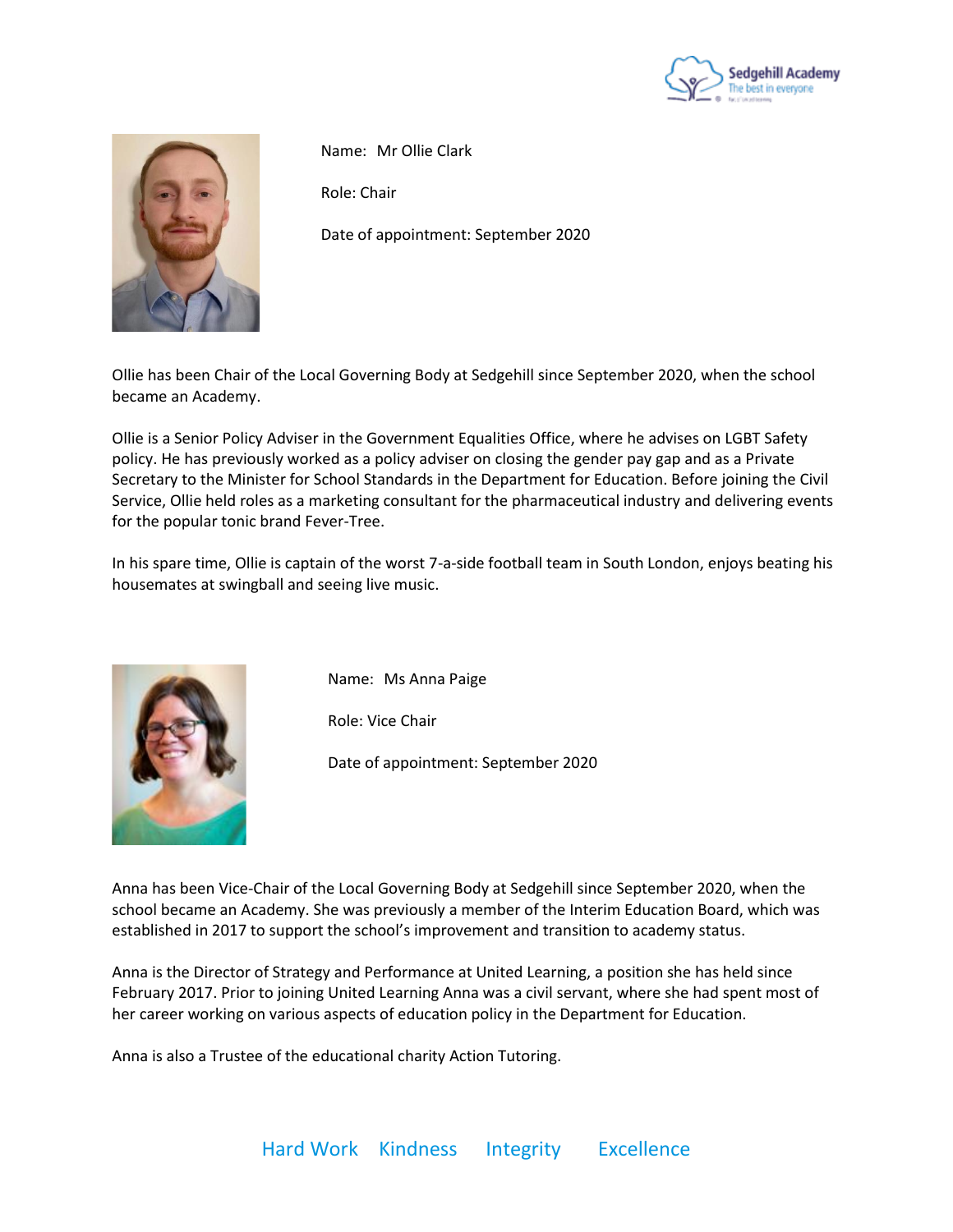



Name: Ms. Austin OBE

Role: Governor

Date of appointment: September 2020

Ms Austin has been a member of the Local Governing Body at Sedgehill since September 2020, when the school became an Academy. She was previously a member of the Interim Education Board, which was established in 2017 to support the school's improvement and transition to academy status.

Ms Austin has worked in education all of her life; as a teacher in a number of different secondary schools, as a Headteacher of an Outstanding Secondary School, as a lead Ofsted Inspector and as a National Leader of Education. She was awarded an OBE for her services to Education in 2011.

Since retiring she has been an Education Consultant and is now able to give more time to her role as a governor using the skills and experience developed throughout her professional career. In her spare time, she enjoys reading, learning Italian and exploring London.



Name: Ms Lucy McQueen

Role: Governor

Date of appointment: September 2020

Lucy McQueen has been a member of the Local Governing Body at Sedgehill since September 2020 and has lived in Lewisham for 6 years.

She currently works as a Senior Policy Adviser for the Foreign, Commonwealth and Development Office, working on modern slavery and human trafficking policy. She previously worked in a range of strategy and policy roles across the Civil Service, including the Equality and Human Rights Commission, Home Office and Cabinet Office.

In her spare time, she enjoys mentoring young people, spending time with friends and family and exploring new places.